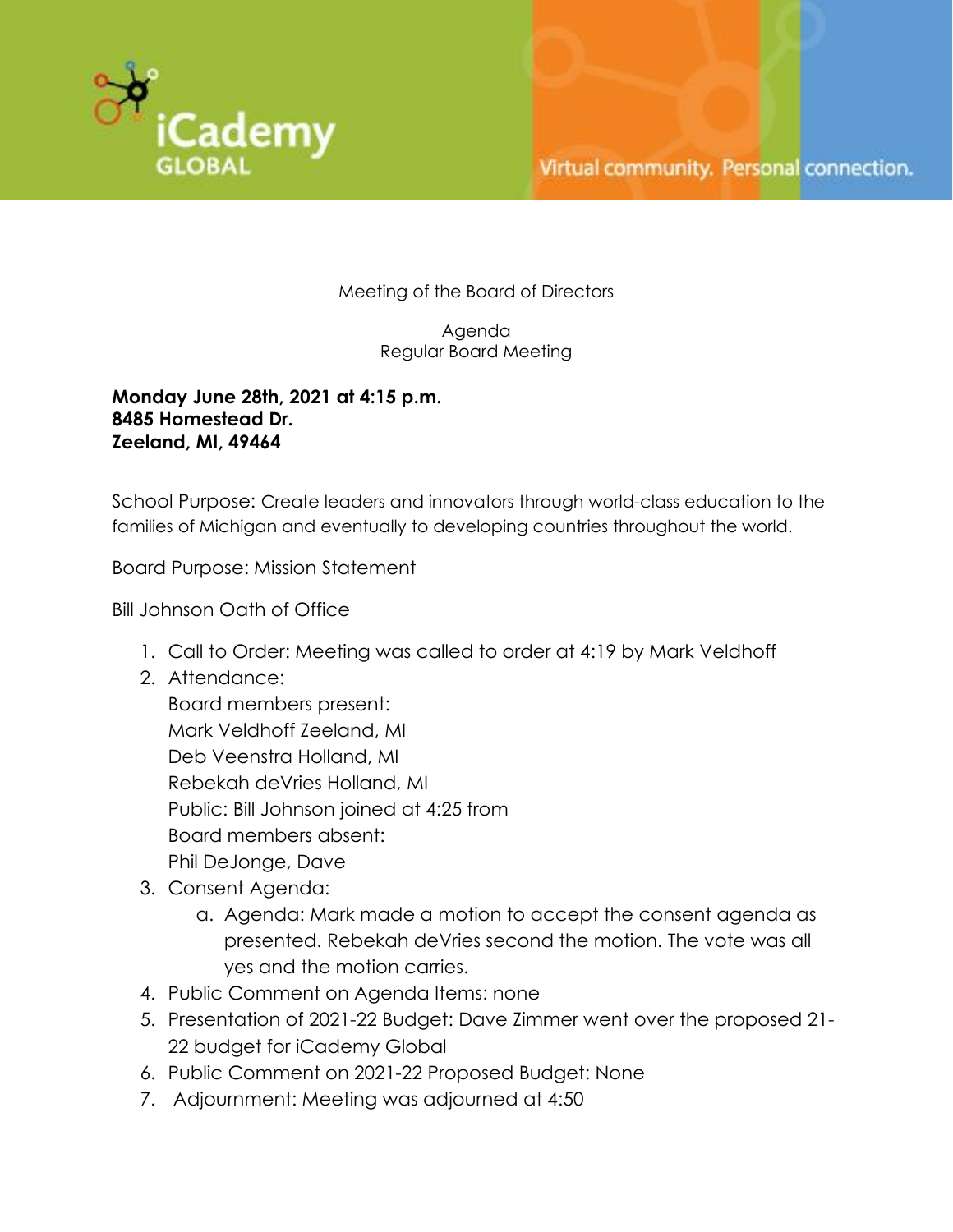



Minutes of all board meetings are available after approval by the Board at:

iCademy Global Attn: Tyler Huizenga 8485 Homestead Zeeland, MI 49464 616-748-5637

Individuals wishing to address the Board of Directors will be recognized in accordance with Board policies regarding public comments. Individual comments are limited to no more than three (3) minutes each and total time allowed regarding agenda specific items is twenty (20) minutes and non-agenda items is fifteen (15) minutes. The Board will not verbally respond to any public comments at the time of the meeting but may refer comments to appropriate personnel for follow up or respond itself in a timely manner.

Complaints or concerns regarding Board members or school employees associated with the academy shall first be addressed in writing and delivered to the Board President no less than five (5) days prior to the next regular Board meeting, or such complaints shall not be heard by the Board.

Those in attendance at this meeting are reminded that this is a meeting of the Board of Directors in public for the purpose of conducting academy business. It is not considered to be a public meeting. There is a specified time on the agenda for public comment regarding issues of importance to those in attendance.

Proposed minutes of this meeting will be available for public inspection at the principal office of the Board of Directors of Innocademy located at 8485 Homestead Ave,